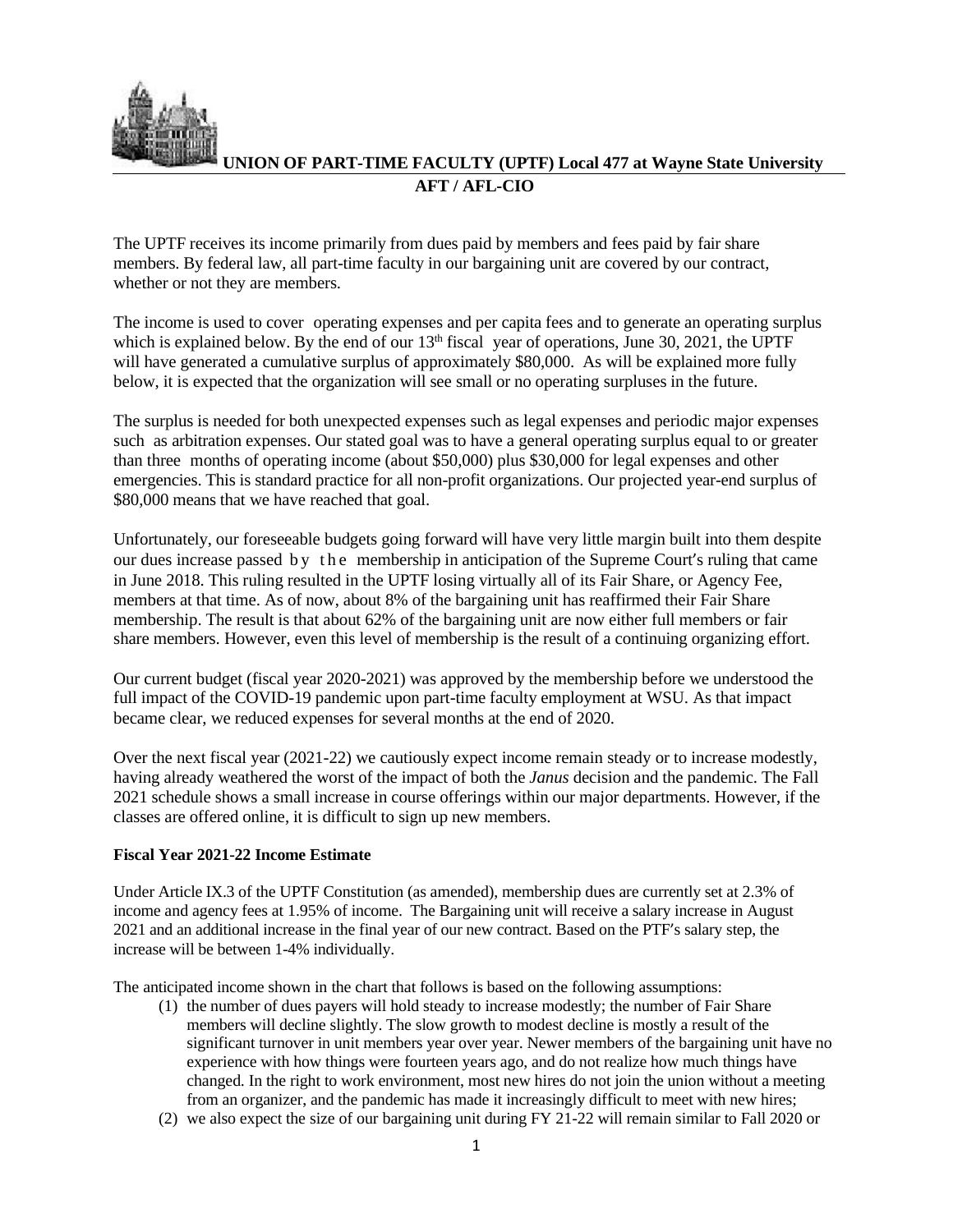increase slightly. Prior decreases in our unit size were largely due to the new Gen. Ed. Requirements. The impact of those changes is still being felt, but we expect that to become increasingly negligible. The impact of the pandemic on enrollment, as well as university funding via the federal or state government, is more difficult to predict, but we can expect it will impact our unit. This will impact our unit. It is just impossible to predict how much at this time;

- (3) interest income will total about \$650 annually;
- (4) this budget is based on the presumption that, while we will apply for an organizing grant from AFT National or AFT Michigan, we never know whether we will receive one.

Based on the assumptions listed above, the projected total UPTF income for FY 2021-22 is estimated to be almost \$**150,000**. This budgeted income for the coming fiscal year is the same as actual income in the current FY through February and then projected for March through June. These, of course, are assumptions that we refine as we get closer to the end of the fiscal year. In 2019-20 our income was lower than budgeted. At this point, it looks like our actual income for 2020-21 will be much lower than budgeted; however, we anticipate a small increase from that level in the coming year. Accordingly, for FY 21-22, we have lowered our estimates of both income and expenses from their previous normal levels to be just above the projected budget for 2020-21.

As an examination of the Estimated Expenses table will show, UPTF expenses fall into seven major categories: (1) Per Capita Payments, (2) Parking, (3) Personnel, (4) Contract Services, (5) Operations, (6) Travel, Meetings & Member Services, 7) Donations. For each category, two columns are shown. "Projected" is the projected expenditure for the category in the current fiscal year (FY July 2020- June 2021) as of March 03, 2021. "Proposed" is the amount being recommended for the upcoming fiscal year budget. A category-by-category explanation of the estimated expenses for each of the six categories follows:

|                          | <b>Proposed</b> | Projected | <b>Proposed</b> |
|--------------------------|-----------------|-----------|-----------------|
|                          |                 |           |                 |
|                          | 2020-21         | 2020-21   | 2021-22         |
|                          |                 |           |                 |
| <b>REVENUE</b>           |                 |           |                 |
| <b>Total Revenue</b>     | 184,000         | \$148,840 | \$150,000       |
|                          |                 |           |                 |
| <b>EXPENSES</b>          |                 |           |                 |
|                          |                 |           |                 |
| <b>Per-Cap Payments</b>  | \$63,700        | \$54,200  | \$55,122        |
| <b>Parking</b>           | \$2,000         | \$0       | \$1,800         |
| Personnel                | \$110,062       | \$84,761  | \$81,650        |
| <b>Office Operations</b> | \$4254          | \$4,332   | \$4,500         |
| <b>Member Services</b>   | \$575           | \$304     | \$2,575         |
| <b>Donations</b>         | \$3,100         | \$2,600   | \$4,000         |
| <b>Total Expenses</b>    | \$183,442       | \$146,196 | \$149,647       |
| <b>GRAND TOTAL</b>       |                 |           |                 |
| Under (Over) Budget      | \$242           | \$2644    | \$353           |
|                          |                 |           |                 |

*(In March 2020, we proposed a budget of \$184,000 in revenue and \$183,422 in expenses for FY 2021 (2020-21 budget). As you can see from the first column above, it currently looks like we overestimated revenue by almost \$35,160. In the summer of 2020, we acknowledged the drop in revenue and cut our expenses considerably. We have based our projections on fact that we have*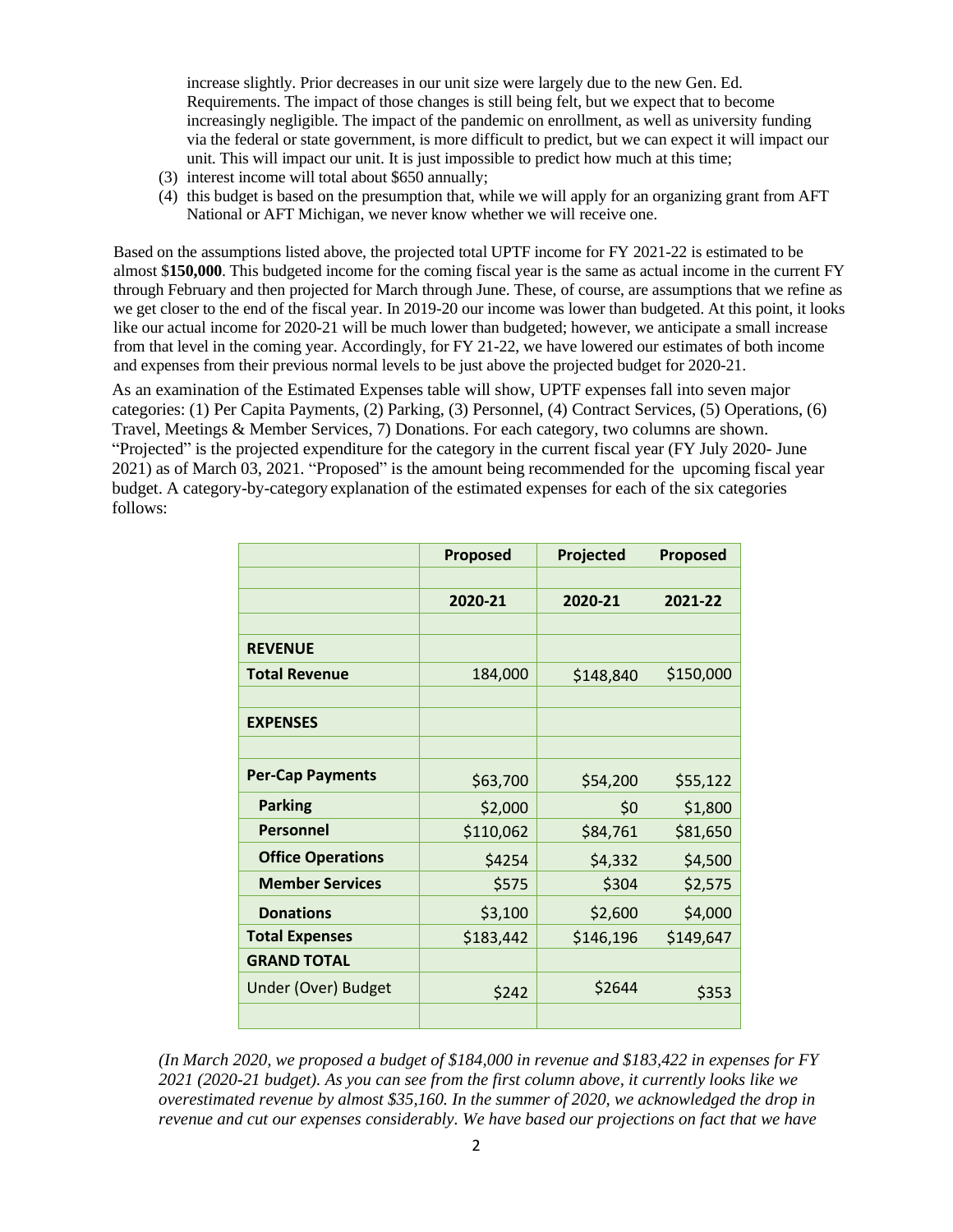*completed two thirds of the fiscal year; historically, we have a third of our revenue and expenses ahead. However, with four months to go in the FY, the estimates for the current year should be treated cautiously.)*

## **Fiscal Year 20-21 Expense Estimates**

- **Per Capita Payments:** Per capita payments are one of our two biggest expenses. The UPTF is affiliated with the American Federation of Teachers (AFT) and with AFT-Michigan (AFT-M). We are also affiliated with the state and local councils of the American Federation of Labor-Congress of Industrial Organizations (AFL-CIO). We make per capita payments to each of these affiliated organizations to support the work they do that benefits us in both direct and indirect ways. These organizations supported the UPTF during our organizing drive and first contract campaign, assist us with legal advice, training, bargaining, and generally provide us with resources that make us a stronger local union and more than justify the affiliation per capita dues and fees.
	- o In addition, the UPTF purchases accidental death and dismemberment and occupational liability insurance for UPTF members through the AFT, but not for Fair Share members or non-members.
	- o The cost of these per capita payments and insurances varies each month because the number of individuals in the UPTF bargaining unit varies considerably from month-tomonth. The size of the UPTF bargaining unit is greatly reduced during the spring-summer terms in comparison to the fall and winter semesters. Per capita payments to the American Federation of Teachers are a fixed amount per member. In the case of AFT- Michigan the amount of the payment varies according to the member's income.
		- Depending upon an individual member's annual income, we pay either full dues (currently \$19.58), half dues (currently \$9.79), quarter dues (currently \$4.90), or eighth dues (currently \$2.45) to the AFT monthly for each member.
		- To AFT-MI, we currently pay 0.04% of monthly gross salary for members.

In September 2021, AFT will be raising the per caps rate. Full dues will increase by \$0.40, to \$19.98. Half dues will be \$9.99, quarter dues will be \$5, and eighth dues will be \$2.50. This would have increased our per caps for February 2021 by \$42. We have increased the expected dues calculation for FY 21-22 by \$500 to account for this difference.

Based on the cost of the per caps increase, we *may* need to raise dues in January 2022. We will closely monitor our revenue and expenses in early Fall so that we can make that decision at the next General Membership Meeting.

- o The UPTF does not make per capita payments on behalf of fair share members to either the Metro Detroit Council or the State Council of the AFL-CIO. In addition, the UPTF makes reduced per capita payments to AFT-Michigan on behalf of fair share members. This voluntary fair share per capita is currently at 0.035% of monthly gross salary for fair share members. These fees, after the SCOTUS ruling in June 2018 (*Janus v. AFSCME*), are entirely voluntary and are directly tied to contract enforcement and do not include costs associated with the political activities of the Union.
- $\circ$  The UPTF purchases a fidelity bond through the AFT to protect the membership from any mistakes made or crimes committed by UPTF fiduciaries that result in financial loss to the UPTF membership. The cost of this bond is \$65 per year and is paid in November.
	- o The expense estimates in this category are based on the same assumptions regarding size and make-up of the bargaining unit as were used to produce the income estimate. If income is over- or under-estimated, per capita and insurance payments expenses will be over- or under-estimated by the same factor
		- Expenses go both up, and down, faster than income. We conclude that the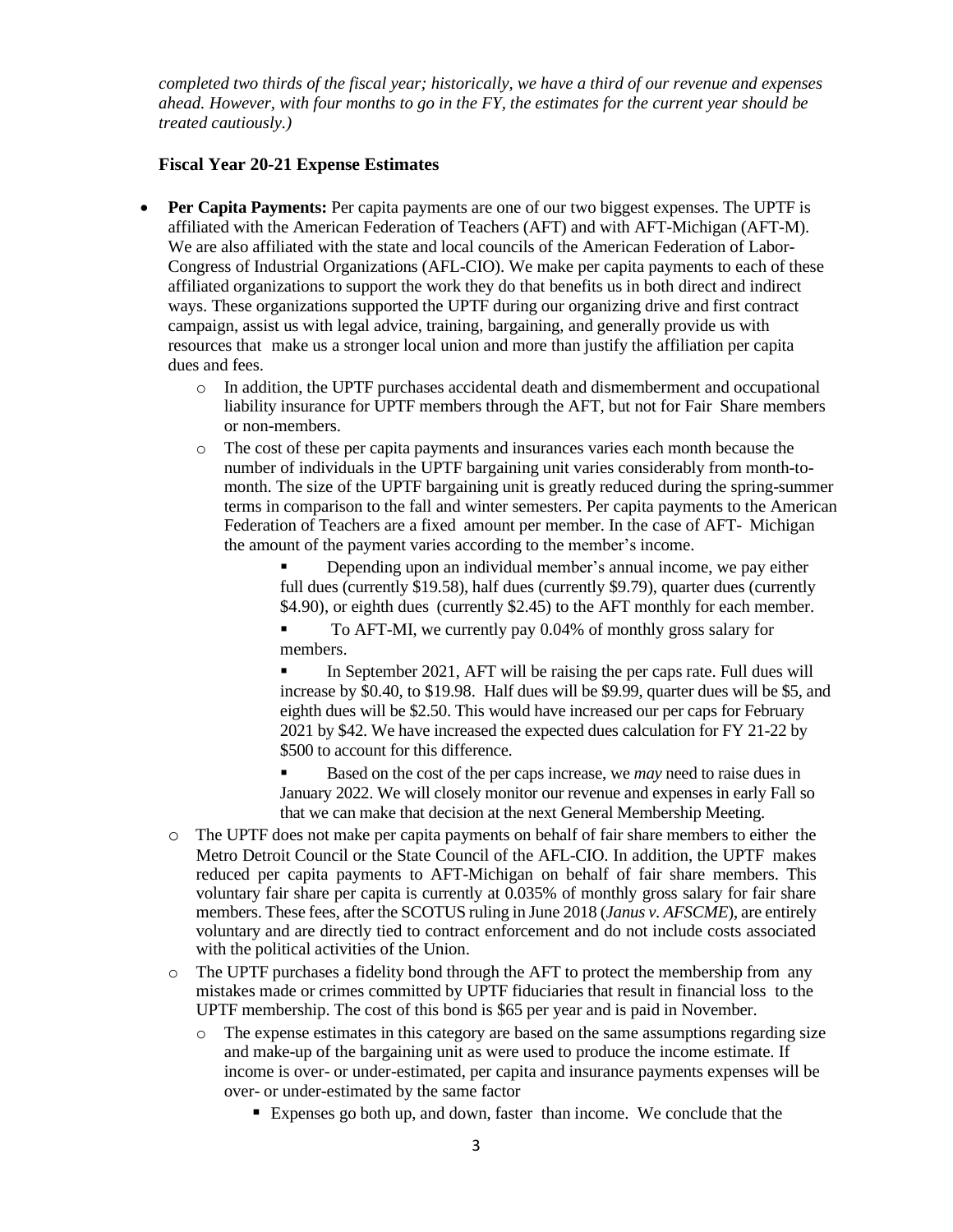reduction in the overall size of the bargaining unit, both because of fewer people employed and new people declining representation, will result in per cap payments to our affiliates in FY 2021 of about **\$54,200.** With the slight per cap increases expected in FY 21-22, as well as the impact of a salary increase in Fall 2021, we anticipate that per cap payments in FY 21-22 will increase slightly to \$**55,122**.

- **Parking:** In March 2020, we presented a budget that included providing parking passes for our twelve-month employees and daily parking for our part-time organizers who drive to campus. We anticipated that would cost the UPTF about **\$2,000** in FY 2020-21. However, once the campus shut down due to the pandemic, our employees conducted most of their work from home. They worked on campus roughly every other week and chose to pay for their own parking. Therefore, there has been no parking expense in our current budget. We do anticipate returning to work on campus in the 2021-22 Academic Year, so we have added **\$1,800** for parking to the budget for the union's FY 2021-22. Our employees are also Part-time Faculty, thus, the University picks up the remaining cost of their parking for those teaching on main campus, as it does for all part-time faculty. Since virtually all cell phones come with unlimited calling and text these days, the Union does not pay cell phone stipends.
- **Personnel:** As you can see, personnel costs are our largest expense. Technically, the UPTF contracts with AFT-Michigan to handle our payroll. AFT-Michigan therefore pays our employees, deducts and forwards payroll taxes, issues W-2 forms and so forth. The Local, however, makes the decisions regarding the hiring, assigned work, supervision, number of employees, wages, and hours. It takes a lot of time and effort and a certain amount of expertise to run a local union, especially one that is the size of the UPTF and one that experiences the turn-over we do. The UPTF could not continue to operate in the absence of paid staff.
	- Our high level of turnover has been mentioned previously; only by constant organizing can we keep our full and fair share membership at, or near, 62%.
	- o The Executive Director is responsible for administrative duties ranging from managing meetings by scheduling them, proposing the agenda, and tracking employee issues to supporting the Treasurer with monthly, periodic, and annual financial processes. He also supervises the staff organizing effort and manages the UPTF database. Thomas Anderson, who was hired as full-time Executive Director at the beginning of the Fall 2015 semester, had been the Vice President, Grievance Officer and Lead Negotiator of the UPTF since its inception, retired on 31 August 2020.
	- o When the impact of the pandemic on the Union's revenues became clear, the Union Council chose to leave the position of Executive Director vacant from September though December 2020. This decision reduced the Union's expenses for FY 20-21 by \$21,000.
	- o An Interim Executive Director, Nancy Welter, was hired in January 2021 for a six-month position. With benefits and payroll taxes, total compensation for the Interim Executive Director will be about \$31,000 in FY 20-21.
	- o We anticipate having an Executive Director employed for all twelve months of FY 21-22. We have budged \$62,200 for total compensation (salary, benefits, and payroll taxes).
	- o The UPTF also employs the Treasurer for work both as Treasurer and as an additional Part-Time Organizer (PTO) for 11 hours weekly. We will continue that expense. Approximately 5 of the compensated h o u r s are for treasurer-related work, the rest for organizing work.
	- $\circ$  In the FY 20-21 budget, we initially planned for a part-time organizer employed for 14 hours weekly. When we chose to leave the Executive Director position vacant, we increased the PTO's hours to 20 hours a week. The position was held by Nancy Welter. When we hired her as Interim Executive Director, we chose to leave this position vacant to reduce expenses. We anticipate leaving it vacant in FY 21-22.
	- o We also have budgeted for two members to participate in AFT-Michigan's Member Organizing Institute, to be trained and paid as organizers. The cost to the Union is approximately \$500.
	- o Altogether, we have budgeted **\$81,650** in salaries, benefits, and payroll taxes. This amount is